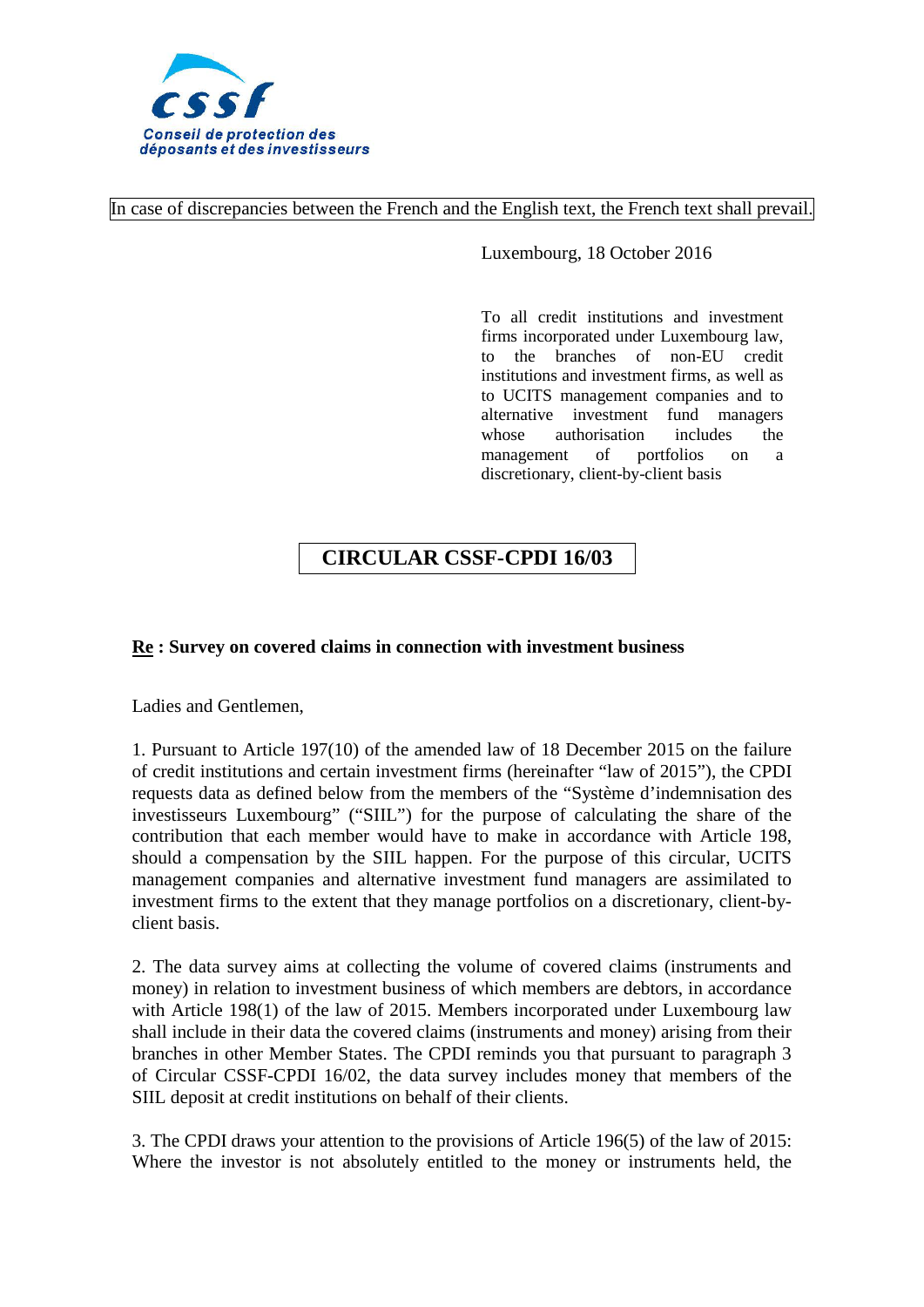person who is absolutely entitled shall be covered by the compensation scheme, provided that the person has been identified or is identifiable before the date on which the intervention of the SIIL is triggered. These provisions shall apply in particular when the investor is a credit institution or an investment firm, but they do not apply to collective investment undertakings. The CPDI also refers to Circular CSSF-CPDI 16/02 which clarifies the scope of the guarantee.

4. Where a member of the SIIL deposits its customers' money or financial instruments at a third party (a credit institution or a person authorised to provide ancillary service 1 of Section C, Annex II of the amended law of 5 April 1993 on the financial sector), it shall declare to this third party that it acts on behalf of its customers, the number of persons who are absolutely entitled as well as the amount due to each of them. This declaration does not exempt the member of the SIIL from reporting the amounts of money and instruments in question to the CPDI for the purpose of the SIIL. The third party responsible for the instruments' safekeeping, if itself a member of the SIIL, shall also report the amount of instruments to the CPDI. A double declaration of financial instruments will thus take place for the purpose of covering the possible scenarios, namely on the one hand, the failure of the member of the SIIL, and on the other hand, the failure of the third party. Credit institutions do not declare any deposits (in the sense of liabilities in their balance sheet) to the CPDI for the purpose of the SIIL as part of the present data survey.

5. In order to give the members of the SIIL the possibility to simplify the reporting of their covered claims, they may report amounts that are higher than required by the law of 2015. If they do so, they shall participate in the payment of the guarantee according to the amounts that they have reported.

6. The amounts of covered claims shall be reported based on the figures as at 31 December 2015. To this end, members are kindly requested to complete one of the sheets (simplified or detailed) of the document available on the CSSF's website at: [https://www.cssf.lu/en/document/survey-on-covered-claims-in-connectio](https://www.cssf.lu/en/Document/survey-on-covered-claims-in-connection-with-investment-business/)n-withinvestment-business/

An English translation of the tables is attached to this circular for information purposes. The filename of the completed document shall comply with the file naming convention for hyperted relix in the sheart all be the film of the shall and CSSF 08/344. The shall be replaced in the firms, "S" for UCITS management companies, and "A" for alternative investment fund managers.

- The string "xxxx" corresponds to the identification number of the institution with the **CSSF** 

- The string "yyyy" and "mm" shall be replaced by 2015 and 12, respectively.

The completed document shall be transmitted via one of the secured channels (E-File or SOFiE) no later than on 15 November 2016. The relevant document must be in ".xls" or ".xlsx" format. Any other format (for example ".doc", ".pdf", etc.) will not be accepted. The document shall be completed in any cases. If you consider that there is no amount to be reported, the transmission to the CSSF remains nevertheless mandatory and value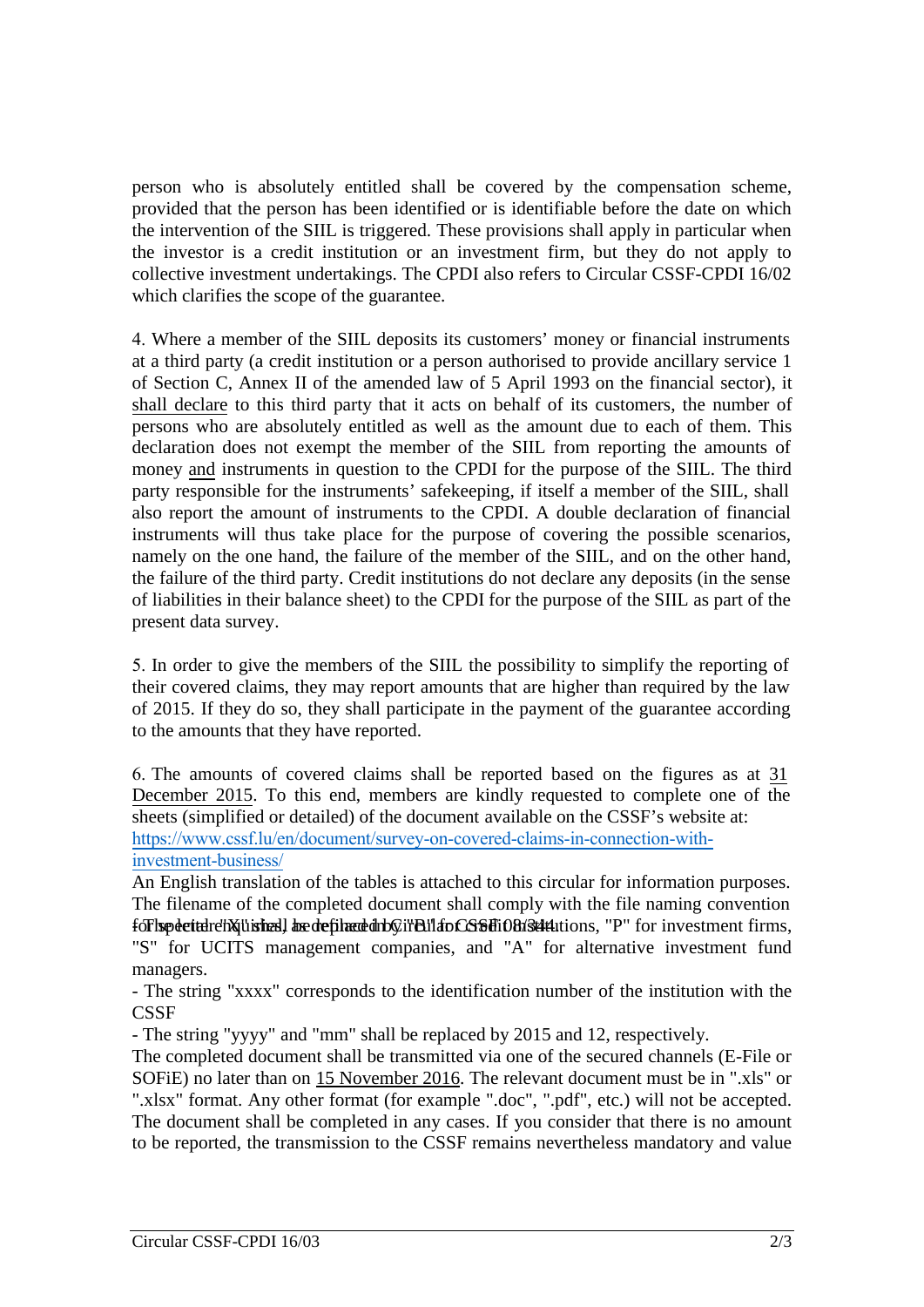"0" (= zero) must be indicated in the corresponding tables. Documents which include error messages will be considered as void.

For any questions regarding this circular, please contact Mr. Laurent Goergen [\(laurent.goergen@cssf.lu\)](mailto:laurent.goergen@cssf.lu).

Yours faithfully,

COMMISSION DE SURVEILLANCE DU SECTEUR FINANCIER Conseil de protection des déposants et des investisseurs

> On behalf of the CPDI, Claude SIMON Chair of the CPDI

Appendix: Tables for the survey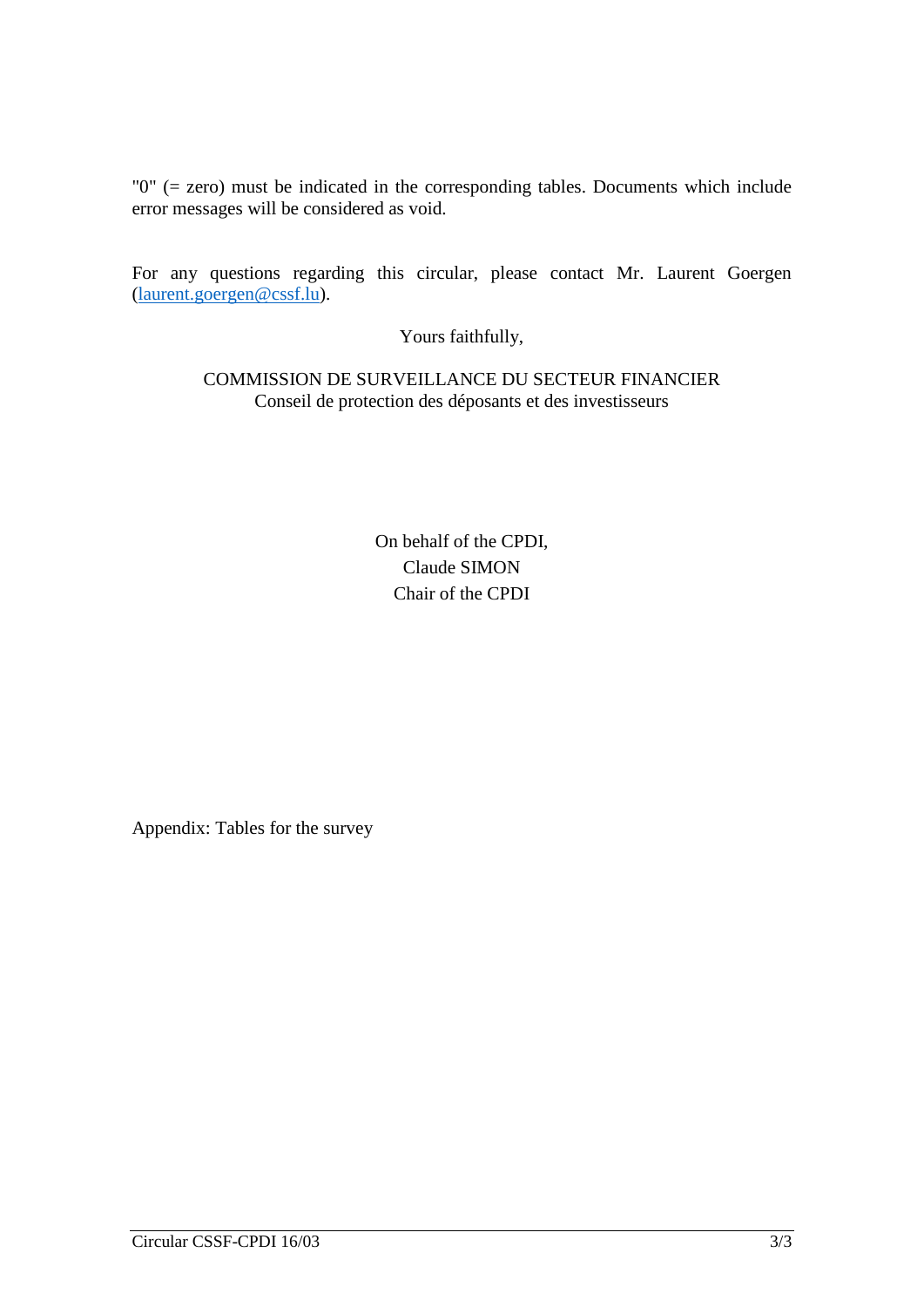## Investor compensation

### 1. Simplified calculation

|                                  | Amount of eligible | Amount of eligible     | Amount of eligible    | Number of eligible | Covered claims (20000           |
|----------------------------------|--------------------|------------------------|-----------------------|--------------------|---------------------------------|
|                                  | money $^{(1)(3)}$  | $instruments^{(2)(3)}$ | money and instruments | claims $^{(3)}$    | <b>EUR x number of claims</b> ) |
| <b>Total</b><br>(in million EUR) | 0.00               | 0.00                   | 0.00                  |                    | 0.00                            |

All amounts shall be reported in millions of euros with two decimals.

(1) Please report money owed to or belonging to investors that is kept on their behalf in relation to investment business. Credit institutions do not report deposits (i.e. liabilities in their balance sheet) in the sense of Article 163, point 6. of the law of 18 December 2015 on the failure of credit institutions and certain investment firms (hereafter "Law of 2015").

(2) Please report instruments belonging to investors that are kept or administered on their behalf in relation with investment business. This item includes:

- instruments for which the member of the SIIL ensures the safekeeping and administration (ancillary service 1 of Section C, Annex II or activity 12 of Annex I of the amended law of 5 April 1993 on the financial sector);

- instruments that the member of the SIIL has deposited in his name on behalf of his clients at a third party.

(3) Amount and number of claims after applying the exclusions of Article 195(2) of the Law of 2015. The number of claims corresponds to the number of investors or persons that are absolutely entitled, cf. Article 196(5). Persons acting as members of a business partnership, association or grouping of a similar nature which has no legal personality shall be treated as a single investor.